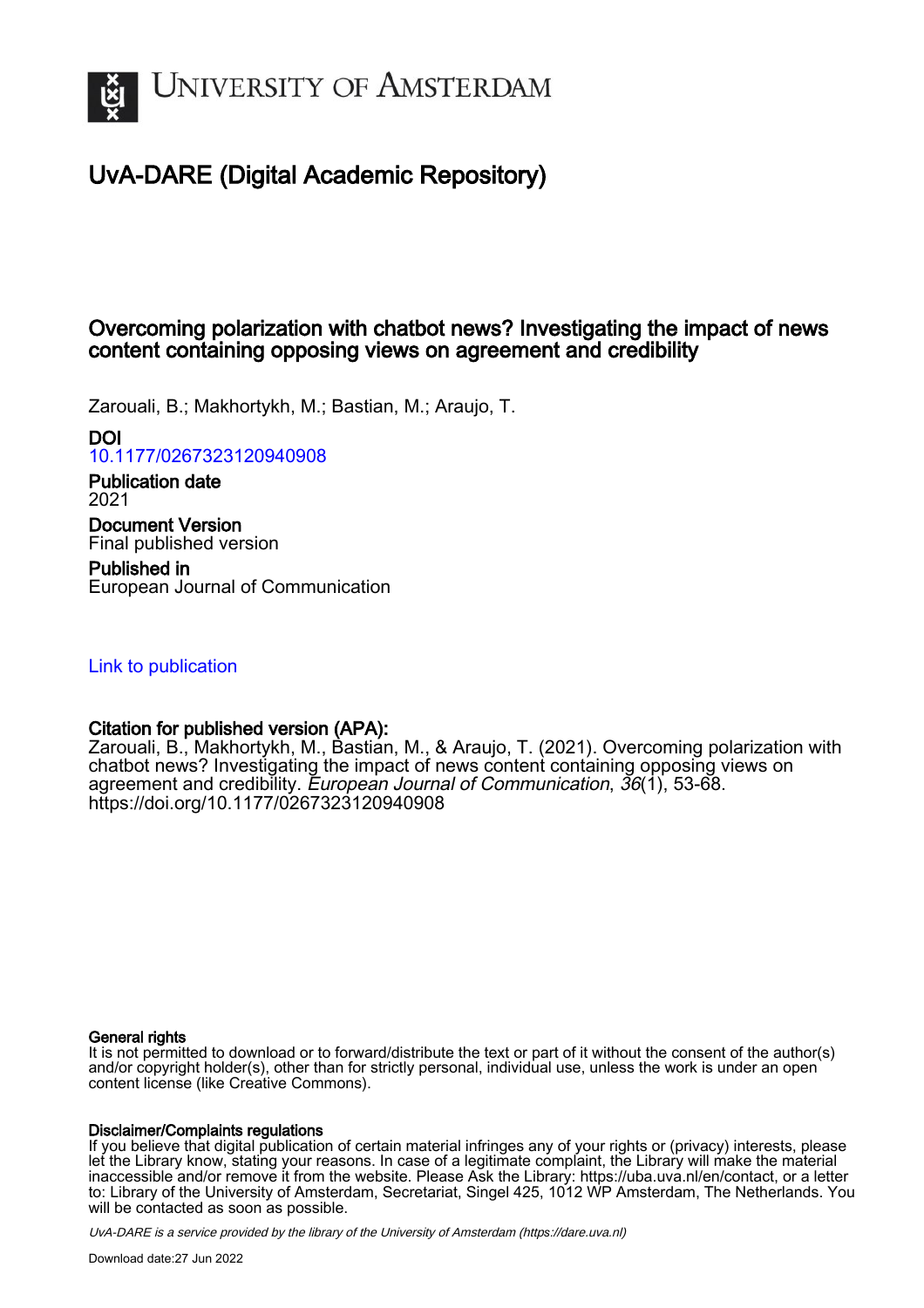**9409[08](http://crossmark.crossref.org/dialog/?doi=10.1177%2F0267323120940908&domain=pdf&date_stamp=2020-07-18)** EJC0010.1177/0267323120940908European Journal of Communication**Zarouali et al.**

*Full Length Article*

**Overcoming polarization with chatbot news? Investigating the impact of news content containing opposing views on agreement and credibility**

European Journal of Communication 2021, Vol. 36(1) 53–68 © The Author(s) 2020



DOI: 10.1177/0267323120940908 Article reuse guidelines: [sagepub.com/journals-permissions](https://uk.sagepub.com/en-gb/journals-permissions) [journals.sagepub.com/home/ejc](https://journals.sagepub.com/home/ejc)



**Brahim Zarouali**

University of Amsterdam, The Netherlands

# **Mykola Makhortykh**

University of Bern, Switzerland

# **Mariella Bastian and Theo Araujo**

University of Amsterdam, The Netherlands

#### **Abstract**

Chatbots are a burgeoning opportunity for news media outlets to disseminate their content in a conversational way, and create an engaging experience around it. Since chatbots are social and interactive technologies, they might be effective tools to lower the threshold of engaging with news content containing opposing views. In an experiment, we test this idea by investigating whether people are more likely to accept a news article containing conflicting views when it is delivered by a chatbot, as compared with the same article on a news website. The results indicated that people agreed more to a counter-attitudinal news article when it was delivered by a news chatbot (compared with the website article). In addition, users also perceived this chatbot article as more credible. The underlying process for this effect was that people attributed human-like characteristics to the chatbot on an implicit level (i.e., perceived mindless anthropomorphism). These results are discussed in the light of their potential contribution to an informed public discourse and a decrease in polarization in our society.

**Corresponding author:**

Brahim Zarouali, Amsterdam School of Communication Research, University of Amsterdam, Nieuwe Achtergracht 166, 1018 WV Amsterdam, The Netherlands. Email: [b.zarouali@uva.nl](mailto:b.zarouali@uva.nl)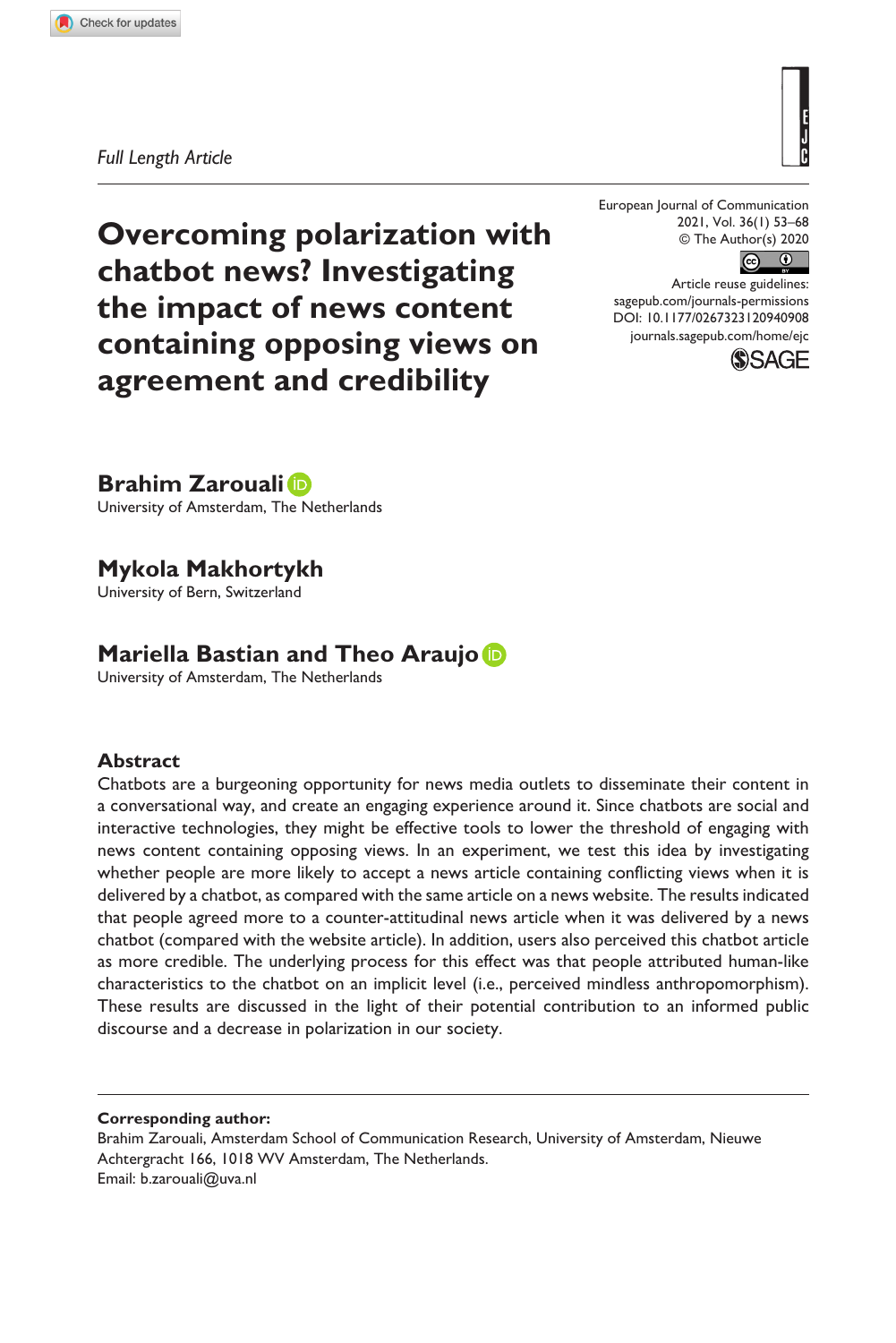#### **Keywords**

Anthropomorphism, chatbots, credibility, news consumption, polarization

### **Introduction**

In recent years, computational and automatization processes have been installed in many areas of online mass communication, including news media outlets. As such, chatbots have emerged within the domain of journalism (Veglis and Maniou, 2019). Chatbots are conversational agents that are programmed to communicate with people through natural language, and when requested, can automatically provide news content and updates to the user (Zarouali et al., 2018). Such chatbots are typically integrated in private messaging applications, such as Facebook Messenger. In the news industry, chatbots are mainly being used as a conversational channel for disseminating information, where users are being served with conversation-sized chunks of news content (Diakopoulos, 2019). By distributing news through a channel that is characterized by its conversational, one-to-one, social and interactive nature, news organizations aim to improve audience reach and engagement (Jones and Jones, 2019). For instance, BBC actively tries to leverage bot technology using chatbots on various messaging platforms (e.g., Facebook, Telegram, etc.) to increase audience reach and automate their news coverage on social media (BBC News Labs, 2019).

Recently, it has been argued that news chatbots could be promising tools to lower the threshold for people to engage with *opposing* or *conflicting* perspectives in news content, and encourage them to rethink their initial attitudinal positions (the notion of 'biased bots' by Dingler et al., 2018). Indeed, research has shown that people might put considerable efforts in establishing common ground with human-like conversational agents (Corti and Gillespie, 2016). This leads to an important question: are people more likely to accept *opposing news content* when it is provided by chatbots because of their social and human-like nature?

As of yet, this question has not been subjected to empirical testing. This research inquiry can be of great societal relevance, since studies have shown that exposure to attitude-incongruent (or opposing) news content can lead to a decrease in partisan divides and polarization as citizens break out of their information bubbles (e.g., Hart et al., 2015; Mutz, 2002), as well as create a more informed public discourse (Dingler et al., 2018). In this study, we aim to investigate the effects of engaging with news chatbots when they are being programmed to *oppose* someone's political views. In particular, we investigate the extent to which online users are likely to agree with an opposing news story on a highly divisive topic (i.e., migration) when it is provided by a conversational chatbot as compared with the same news story on a news website. In addition, we also focus on the credibility effects that such news stories have on online users: do users evaluate a chatbot-delivered counter-attitudinal news article as more credible than when it is provided on a news website? Finally, we also test whether perceived anthropomorphism, or the attribution of human-like qualities to chatbots, serves as the underlying mechanism in these relationships.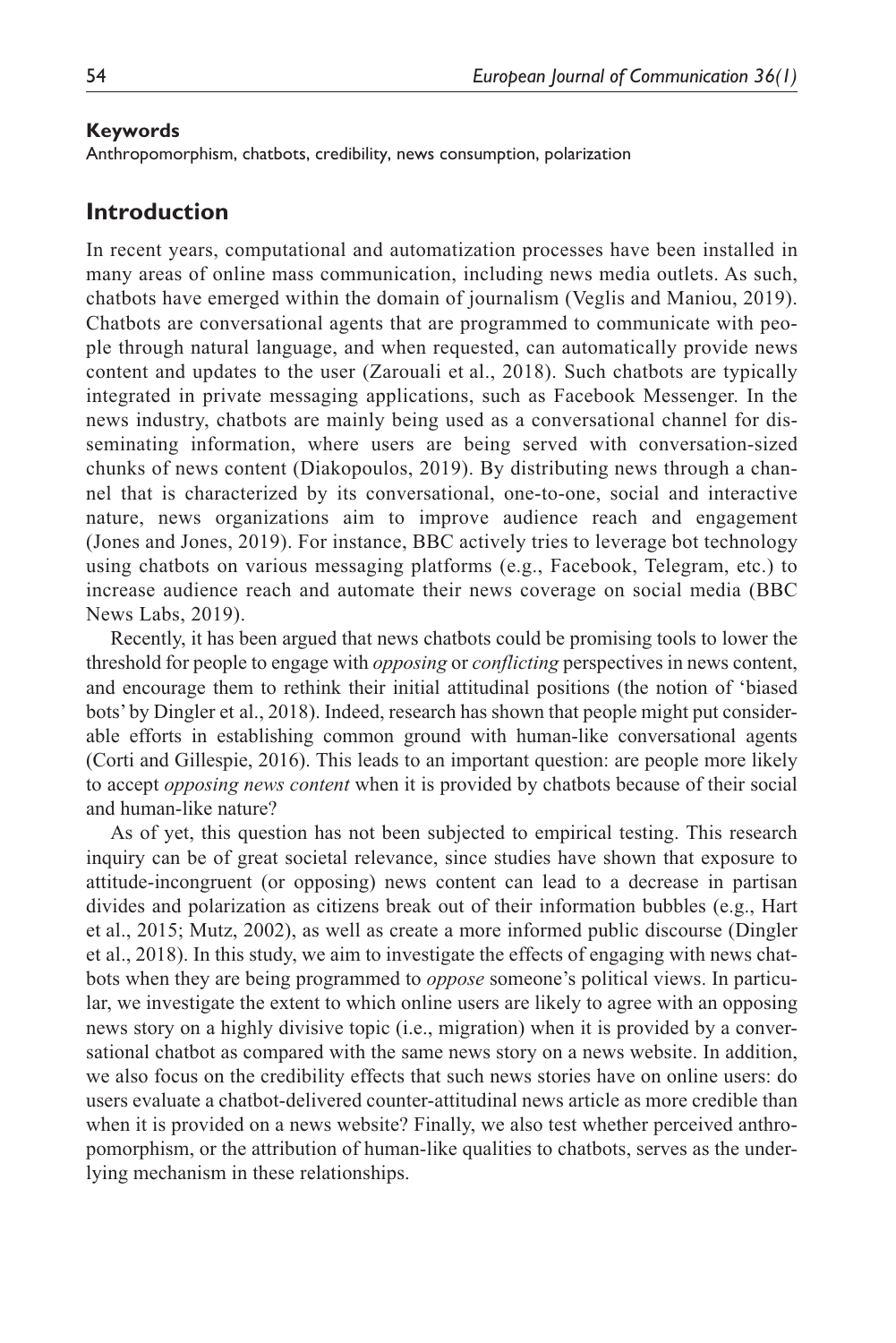#### **Theoretical framework**

#### *Computers Are Social Actors and mindless anthropomorphism*

Studies following the Computers Are Social Actors (CASA) paradigm (Nass and Steuer, 1993; Reeves and Nass, 1996) have largely established that humans tend to react socially to computers and to technology. This effect has been shown for media in general (including television, e.g., Reeves and Nass, 1996), but especially for computers (Moon and Nass, 1998; Nass et al., 1995), websites (Kim and Sundar, 2012; Sah and Peng, 2015) and, more recently, conversational agents, such as chatbots (Araujo, 2018; Ho et al., 2018).

These social reactions take place whenever an object has 'enough cues to lead the person to categorize it as worthy of social responses' (Nass and Moon, 2000: 83). One of such social reactions is perceptions of anthropomorphism, that is, a general tendency to assign 'the imagined or real behavior of nonhuman agents with humanlike characteristics, motivations, intentions, and emotions' (Epley et al., 2007: 864). Perceptions of anthropomorphism can be triggered, for example, by the presence of anthropomorphic cues in the interface, such as the design and communication style of a website (Kim and Sundar, 2012; Sah and Peng, 2015) or, for chatbots in particular, the usage of informal language (Araujo, 2018) as well as visual (e.g., avatar), identity (e.g., name) and interactivity (e.g., contingency in responses) cues (Go and Sundar, 2019). Because of this cumulation of cues, and the simple fact that the communication with a chatbot takes place in a manner usually associated with interpersonal communication – that is in a 'dialogic fashion, using natural language' (Dale, 2016: 811) – news chatbots, we argue, trigger stronger anthropomorphic perceptions compared with online news websites.

It is important to note that anthropomorphism can be studied both as a *mindful* and as a *mindless* process (Araujo, 2018; Kim and Sundar, 2012). Studies associated with the CASA framework suggest that even though users may have social reactions to technol $ogy$  – that is, exhibiting direct behaviours towards an entity in a way that suggests they are interacting with another human – they often refuse to admit these social responses (Nass and Moon, 2000), therefore, denying a *mindful* attribution of anthropomorphism towards the technology. Research explicitly comparing mindful and mindless attributions of anthropomorphism in relation to chatbots and websites is scarce, yet one of the few examples to have done so (Kim and Sundar, 2012) showed that participants provide lower *mindful anthropomorphism* evaluations to a virtual agent compared with a website, while providing higher (marginally significant) *mindless anthropomorphism* evaluations to the virtual agent. So, when it comes to conversational agents, people may not tend to mindfully anthropomorphize chatbots, but they can do so mindlessly. Aligned with these findings, we propose the following hypotheses:

*H1<sub>a</sub>*. A chatbot providing a news story will generate stronger *mindless* anthropomorphism perceptions among users, as compared with a news website.

*H1<sub>b</sub>*. A chatbot providing a news story will generate weaker *mindful* anthropomorphism perceptions among users, as compared with a news website.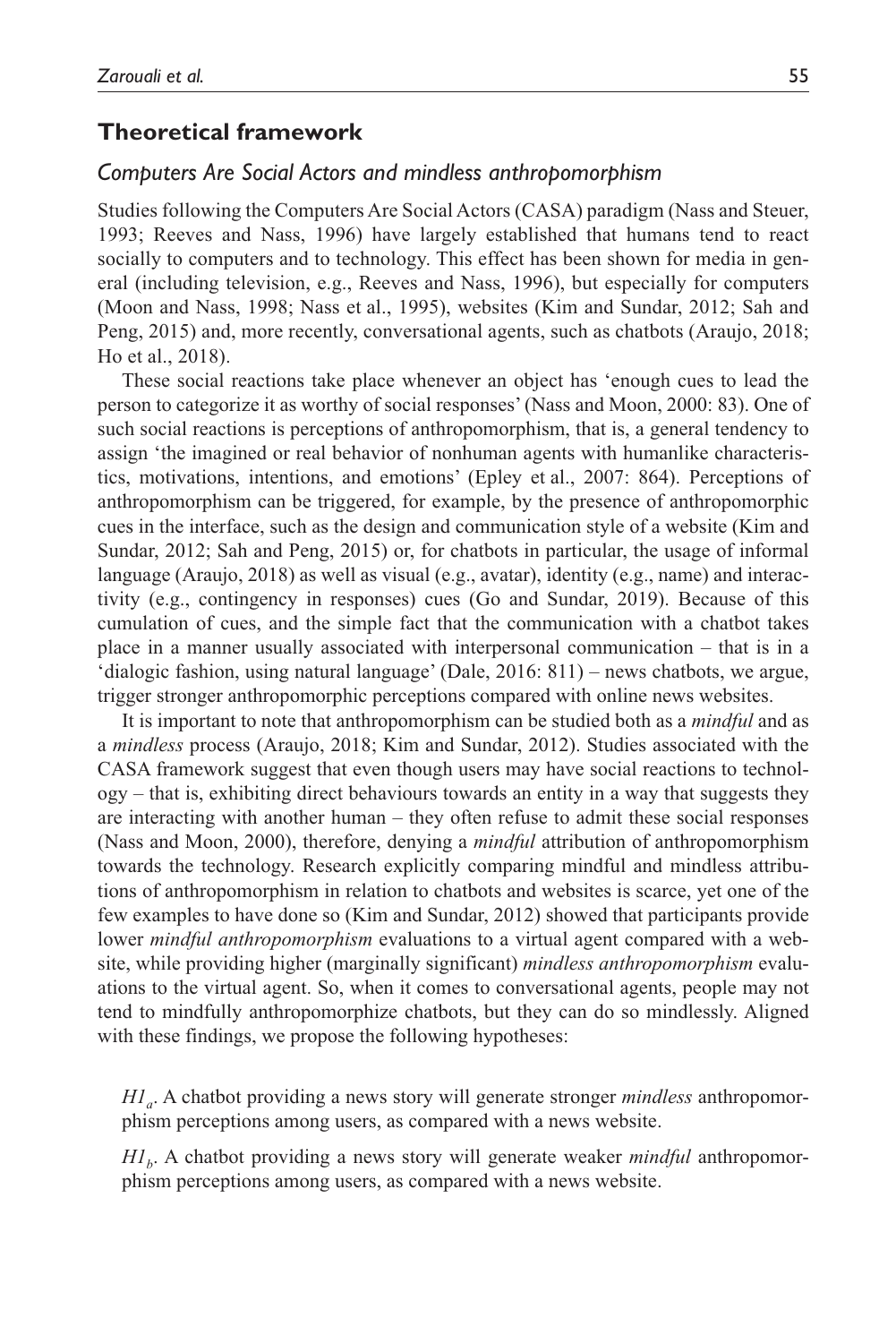#### *Agreement with attitude-incongruent news*

Partisan online news consumption is often referred to as one of the possible drivers of political polarization (Flaxman et al., 2016; Gentzkow and Shapiro, 2011; Stroud, 2010). The rise of digital news platforms enables more freedom of choice for news readers in terms of which news to consume. At the same time, it also facilitates selective exposure to news as readers tend to consume content that fits their pre-existing attitudes (Messing and Westwood, 2014; Yeo et al., 2015). This tendency together with the growing use of personalized news distribution systems can lead to the formation of isolated online communities ('filter bubbles' (Pariser, 2011) or 'echo chambers' (Sunstein, 2017), where readers primarily interact with attitude-congruent content and have limited exposure to attitude-incongruent stories.

Selective exposure to attitude-congruent political information is related to multiple factors, varying from the mental discomfort which can arise from exposure to attitudechallenging views to the lower perceived credibility of attitude-incongruent sources (Metzger et al., 2015). Messing and Westwood (2014) suggest that the growing reliance on social endorsement (i.e., the suggestion of specific content made by other users, usually with similar political attitudes) also contributes to users' tendency to selectively expose themselves to certain types of content. Together, these factors can result in the ideological segregation between users with different political attitudes and increase societal polarization. The concerns about polarization effects of the selective exposure lead to the growing interest towards possible mechanisms of countering partisan news consumption. The easiest way to counter-political polarization arising from selective exposure to attitude-congruent information is to expose the readers to the attitude-incongruent information. However, simply showing attitude-challenging news stories to the readers can lead to even higher polarization as the readers would feel confronted with opposing points of view (Babaei et al., 2018; Bail et al., 2018).

As it was noted earlier, a number of studies coming from the CASA paradigm indicate that humans tend to apply social scripts when interacting with computers, in particular when these technologies express cues associated with humans, such as voice or personality (Nass et al., 1995; Nass and Moon, 2000). The linguistic cues, in particular the ability to maintain a dialogue with the user, is an important factor that leads to anthropomorphization of the conversational agents, such as chatbots. By attributing anthropomorphic qualities to the chatbot, users feel like they are interacting with humans, which has implications for how they consume the information provided by the chatbot (e.g. Araujo, 2018; Chaves and Gerosa, 2019).

Zanbaka et al. (2006) found that anthropomorphic cues influence the degree of persuasiveness of the information communicated via the conversational agent and demonstrate that this information is perceived as if it was coming from a human agent. On their turn, Corti and Gillespie (2016) found that when people speak to a conversational agent with human-like features, they were more eager to establish a common ground. In a series of conformity studies, Hertz and Wiese (2016, 2018) found that the extent to which participants agreed with the opinion of a computer agent was comparable with the agreement levels towards human agent opinions. Based on this, we expect that a counter-attitudinal or opposing news story delivered by a chatbot will elicit higher agreement levels as compared with the same news on a website (Dingler et al., 2018). In addition, we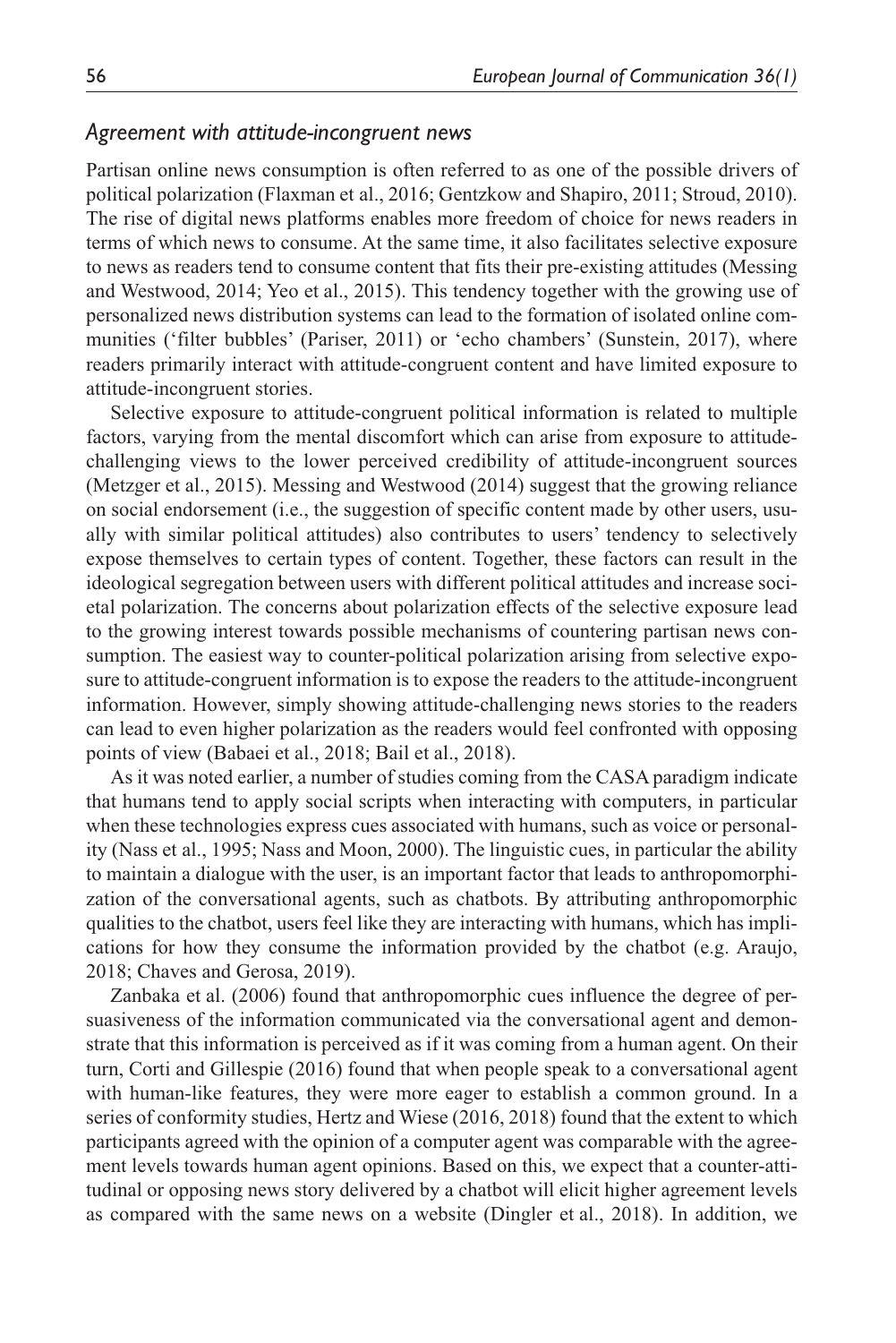

**Figure 1.** Conceptual moderated mediation model for both dependent variables.

expect mindless anthropomorphism to mediate this relationship (Waytz et al., 2014), meaning that an opposing news story delivered by a chatbot (as compared with a website) will result in a higher mindless anthropomorphism, which in turn should positively influence the agreement level towards the story (see Figure 1 for a conceptual model). In sum, we formulate the following hypotheses:

*H2<sub>a</sub>*. Users will agree more with a counter-attitudinal news story provided by a chatbot as compared with the same story on a news website.

 $H2<sub>b</sub>$ . Users will agree more with a counter-attitudinal news story provided by a chatbot as a result of an increase of in mindless anthropomorphism.

# *Credibility in partisan political news*

Credibility plays a crucial role for the audiences' perception of news in various regards: on the level of the medium, the source and the message (Metzger et al., 2003). This study seeks to explore how credible people perceive the specific content – the message – delivered by chatbots. Following Appelman and Sundar (2016), we understand this form of credibility – message credibility – as 'an individual's judgement of the veracity of the content of communication' (p. 63). Multiple factors can influence the perception of message credibility, including the degree to which information communicated through a specific medium and in a specific story is consistent with users' political perspectives (Flanagin and Metzger, 2014). Kahan et al. (2010) showed in their study about attitudes towards HPV vaccines that respondents attach higher credibility to information if it is attitude consistent. Similarly, Metzger et al. (2015) found that users view attitude-consistent news sources and stories as more credible than attitude-incongruent ones.

While the relationship between attitude-congruent news content and credibility is well-recognized, the effects of technology (in particular, of new technologies of news delivery) through which news are consumed for message credibility are less common subjects of scholarly inquiry. Still, a couple of recent studies offer some relevant empirical evidence in this area. For instance, Graefe et al. (2018) found that subjects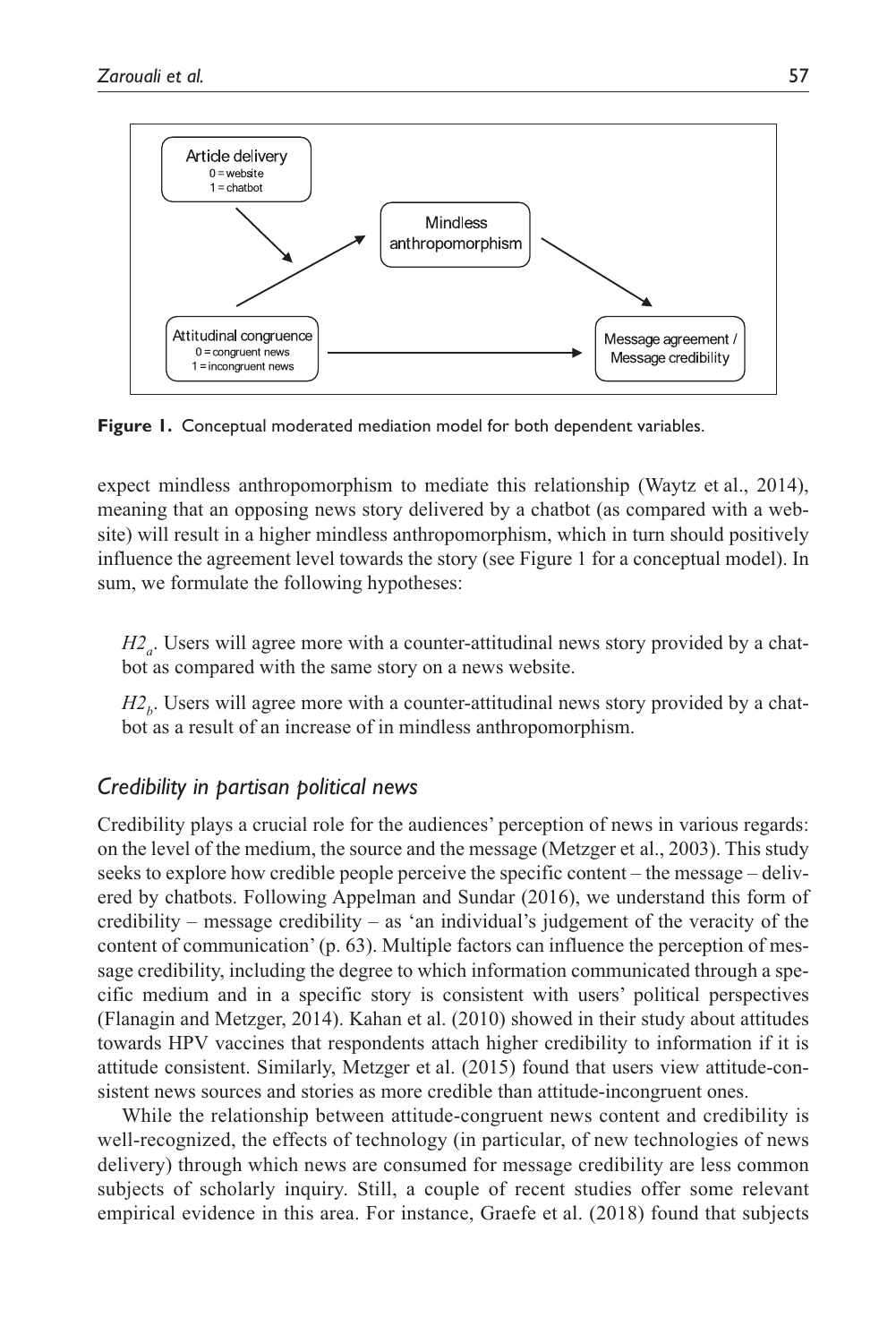evaluated computer-generated news articles as more credible and higher in journalistic expertise than human-generated articles. In a similar vein, Wölker and Powell (2018) found that news readers tend to evaluate stories produced by automated agents as similar in terms of content credibility to the ones written by journalists.

In the light of these results, we can argue that that users are likely to perceive the conversational agent-based medium for incongruent news consumption as more credible than a website-based one. Thus, we expect that a chatbot delivering an attitudeinconsistent news story will generate higher levels of message credibility as compared with a traditional news website providing the same story. As we already discussed in earlier sections, humans often perceive conversational agents as social entities as shown by the research based on the CASA paradigm. The mindless application of social rules to interactions with conversational agents affects the perceived quality of these interactions, including the information credibility (Edwards et al., 2014; Kim and Sundar, 2012). Therefore, we again expect mindless anthropomorphism to fulfil a mediating role, in that, users will evaluate the chatbot article containing opposing views (compared with the website article) as more mindlessly anthropomorphistic, which in turn will have a positive influence on the credibility of the news article (see Figure 1 for a conceptual model). We formulate the following hypotheses:

*H3<sub>a</sub>*. Users will perceive a counter-attitudinal news story provided by a chatbot as more credible compared with the same story a news website.

 $H3<sub>b</sub>$ . Users will perceive a counter-attitudinal news story provided by a chatbot as more credible as a result of an increase of in mindless anthropomorphism.

### **Methods**

#### *Design and participants*

We carried out an experiment with a  $2 \times 2$  between-subjects design. The first factor includes the manipulation of the news article frame: *congruent* or *incongruent* with a participant's own attitude (where incongruent means that it contains opposing views); the second factor includes news dissemination mode: a *chatbot* or a *website*. Based on a meta-analysis on attribute framing effects from the work of Freling et al. (2014), we conducted an a priori power analysis with a significance level of  $\alpha$  = .05, a medium effect size of  $d = .50$  ( $f = .25$ ) and a desired power of  $(1-\beta) = .90$ . This revealed an estimated sample size of 171 participants. We collected data from an online research panel of 190 young adults aged 18–35 years (*M*=27.82, *SD*=5.20; 55% female) in the Netherlands. This age range was chosen because of sample relevance: younger adults are avid users of social media and instant messaging applications, and therefore, most likely to receive chatbot news updates.

#### *Stimulus materials*

*News story.* Two short news articles were carefully developed in the layout of NOS, the public broadcaster of the Netherlands. To manipulate the news framing, we chose a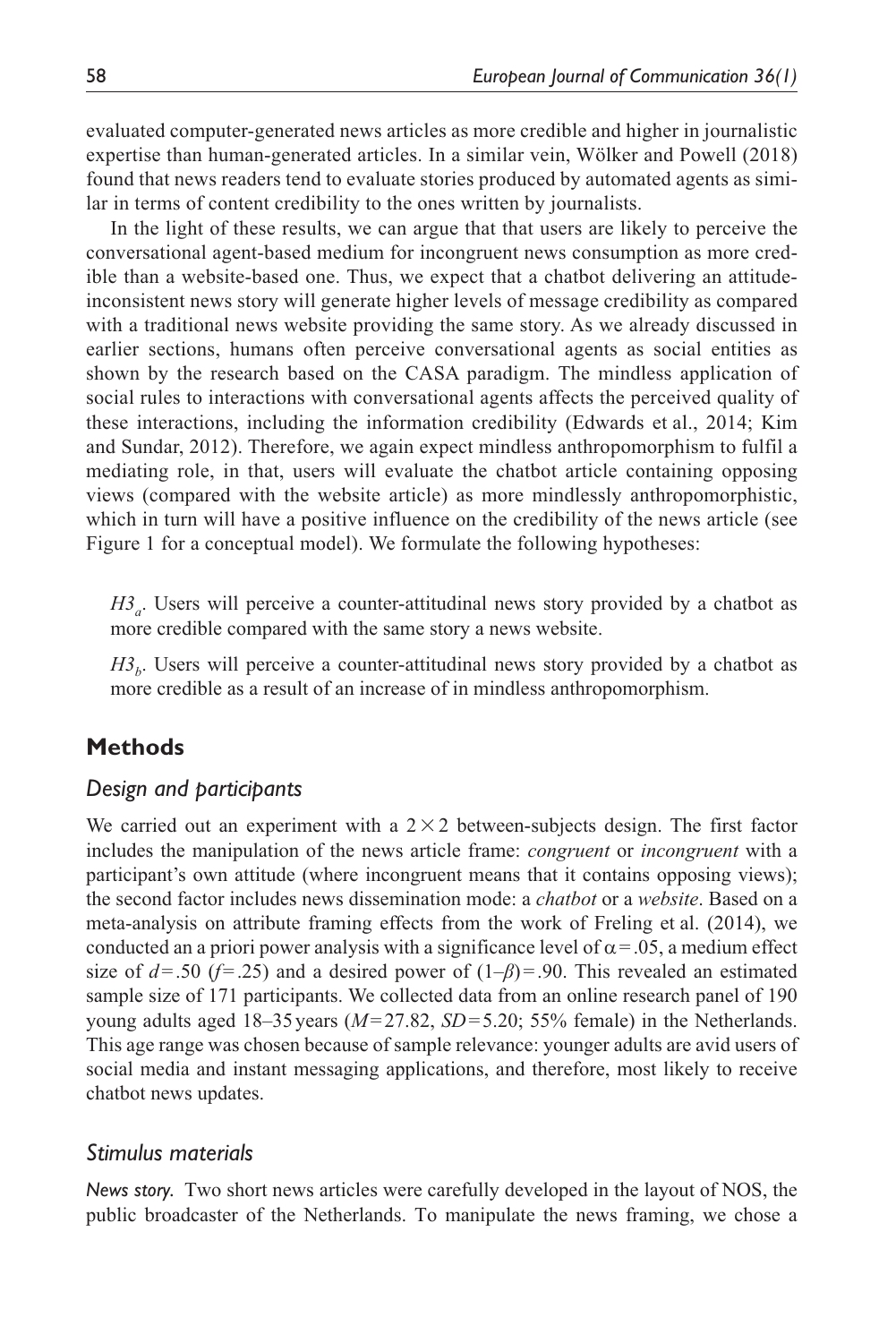highly polarized and divisive news topic: migration. The first frame had a pro-immigration stance (positive valence), and the second one contained anti-immigration views (negative valence). In a recent empirical review, Eberl et al. (2018) revealed that three issue frames dominate the news coverage about immigration: the economic, cultural and security frame. In the present study, we chose to focus on the economic consequences of immigration. To keep the two frames constant in terms of their factual content, we adopted an equivalence frame (Druckman, 2001; Tversky and Kahneman, 1981). In this scenario, two logically equivalent alternatives are portrayed in different ways (e.g. 5% unemployment or 95% employment, 97% fat-free or 3% fat). Thus, the information being presented referred to the same facts, but the 'frame' in which it is presented varied. In our case, we used the same fact for both news stories (19% unemployment rate among immigrants), but its interpretation (i.e., whether this rate is high or low, and what are the consequences for the welfare state and social security) was exactly the opposite (see Online Appendix for the news article framings).

To determine whether this manipulation was successful, we conducted a pretest among 26 students ( $M_{\text{age}}$ =25.65,  $SD_{\text{age}}$ =2.35). We presented them both frames of the article. Participants were then asked how they evaluate the views in the news article, ranging from 1 (*anti-immigration*) to 10 (*pro-immigration*). They rated the anti-immigration article with a mean score of 1.96 (*SD*=.92), whereas the pro-immigration story scored significantly higher with 7.96  $(SD=1.37)$   $t(25)=-17.10, p<.001$ ). The manipulation was successful.

*Chatbot.* The chatbot was developed using the Conversational Agent Research Toolkit (CART; Araujo, 2020), which offers researchers computational tools to design conversational agents for experimental research. CART uses the DialogFlow API as a dialogue management tool, the Microsoft Bot Framework to make the agent available in a web chat, and a connection to a MySQL database to store all the conversation logs (see Online Appendix for a visual representation of the chatbot – Figure 1). The toolkit also allows to fully integrate the chatbot in the online survey platform, in this case, Qualtrics.

After successfully completing the chatbot set-up, we configured the customized dialogue. First, the participant had to say 'Hi' to the chatbot, which in turn greeted the participant ( 'Good day! I am the NOSbot, the chatbot from NOS. How are you today?'), asked the participant whether they wanted to receive a news update, and finally provided the news article (pro- or anti-immigration article, at random) directly in the chat interface (see Online Appendix for an example of a conversation – Figure 2). As a control check, we included a conversation code at the end of the news article, which the participant needed to enter in the survey tool to continue with the questionnaire.

#### *Procedure*

At the start of the study, respondents were presented with an informed consent form. In case of agreement, a screening question was presented to assess their attitude towards immigrants. This allows us to determine whether they are predominantly pro- or antiimmigration (see measures – attitudinal congruence). After this screening question, they started with the first part of the survey, which consisted of demographic questions.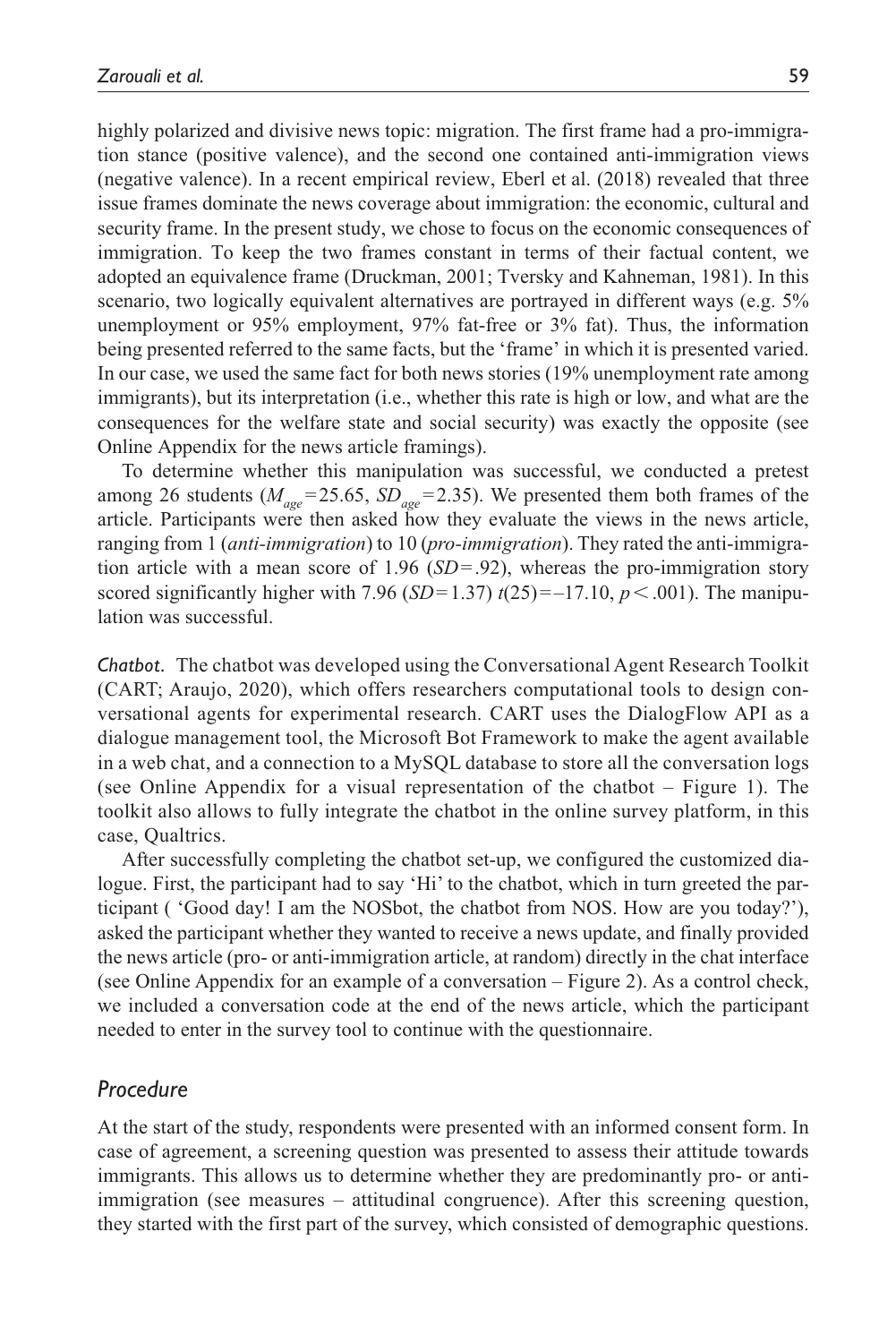

**Figure 2.** Visualization of the moderation effects in  $\mathsf{H2}_{\mathsf{a}}$  and  $\mathsf{H3}_{\mathsf{a}}$ .

Then, participants were randomly exposed either to a pro- or anti-immigration news story (and depending on their own attitude on migration, this message was then congruent or incongruent), randomly delivered by either an online news website or the chatbot. A control check was integrated in every condition to ascertain that respondents read the presented news item (i.e. a confirmation code at the end of the chatbot conversation, or a forced minimal reading time of 15 seconds in case of the online article). After the experimental exposure, participants had to answer questions related to the dependent and mediation variable(s). Finally, all participants were thoroughly debriefed. This study protocol was approved by the ethical review board of our institution filed under number 2019-PCJ-10491.

### *Independent variables*

*Attitudinal congruence.* By presenting the respondents with a pro- or anti-immigration framing, we could assess whether the particular frame was congruent or incongruent with their own attitudes on the issue. To do so, we followed the same procedure as Hameleers and Van Der Meer (2019). At the start of the survey, we asked participants to indicate how strongly they support or oppose that immigrants enter the Netherlands, on a scale from 1 (*strongly oppose*) to 7 (*strongly support*). Participants with a score of 1 through 3 were categorized as the ones with anti-immigration views, and those with a score of 5 through 7 as the ones with pro-immigration views. Participants with the score 4 were excluded from further participation. Based on this screening question, we could classify the article as either *congruent* or *incongruent* to one's own attitudinal stance towards immigration.

*News article dissemination method.* The news item was delivered in the format of an online NOS news article (we mimicked the exact same layout of a real NOS new article), or as an item provided by the NOS chatbot (i.e., the update was embedded in the messaging interface of the chatbot). Both conditions were identical in every respect, and only differed in the way they deliver a news item to the intended audience.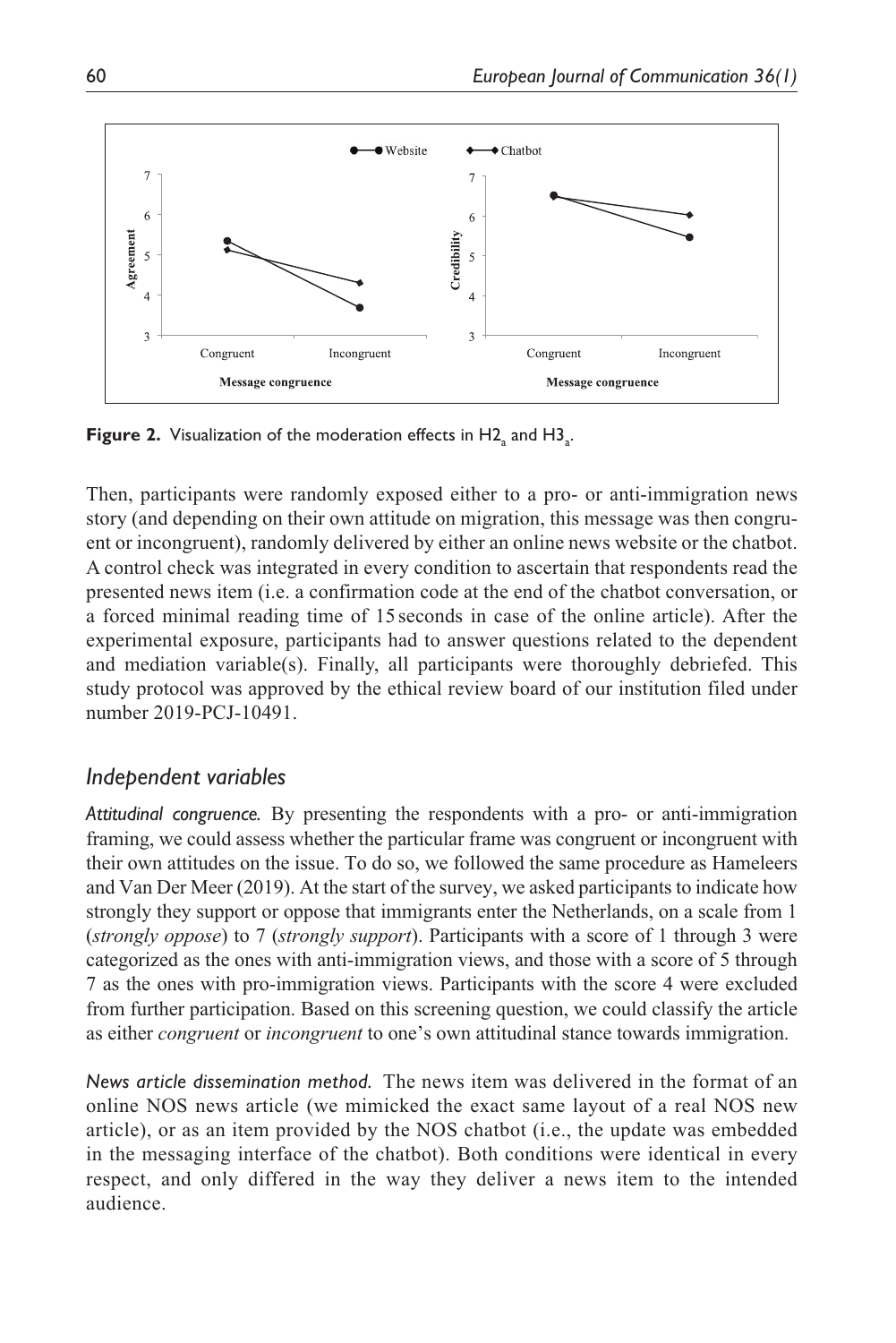### *Dependent variables*

*Message credibility.* To measure message credibility, we adopted a set of items developed by Appelman and Sundar (2016). These scholars suggested that credibility, in the context of news content, can be measured by asking participants to rate how well the following three adjectives describe the news item: *accurate, authentic* and *believable*, with answer options ranging from 1 *(describes very poorly)* to 7 (*describes very well; M*=4.13; *SD*=1.39; Cronbach's  $\alpha$ =.92)

*Message agreement.* To assess agreement with the news story, we followed the same protocol as Hameleers and Van Der Meer (2019). Participants were offered three concrete issue positions that were forwarded in the article they were exposed to. Thus, people in the pro-condition received a different set of three items than people from the anti-condition. After reading these positions, they were asked to which extent they agree with these items, ranging from 1 (*totally disagree*) to 7 (*totally agree; M*=4.54; *SD*=1.41; Cronbach's  $\alpha$  = .88).

*Anthropomorphism.* Mindful anthropomorphism was measured using three items from Kim and Sundar (2012). These items asked participants to evaluate the chatbot when it comes to being *human-like/machine-like, natural/unnatural* and *lifelike/artificial*, along a 7-point semantic differential scale. These items were then averaged (*M*=4.17, *SD*=1.47, Cronbach's  $\alpha$  = .93).

Mindless anthropomorphism was used both as a dependent  $(Hl<sub>a</sub>)$  and mediator variable in this study  $(H2_h$  and  $H3_h)$ . Following the operationalization of Kim and Sundar (2012), we measured mindless anthropomorphism by asking participants to evaluate the delivery platform (chatbot/website) based on four adjectives: '*likeable*', '*sociable*', '*friendly*' and '*personal*'. The response categories ranged from 1 (*describes very poorly*) to 7 (*describes very well; M*=4.42; *SD*=1.33; Cronbach's  $\alpha$ =.91).

# **Results**

# *Manipulation and randomization check*

The manipulation of the news item's attitudinal stance was successful  $(t(188)=5.03$ , *p*<.001). The 97 participants exposed to the pro-immigration story evaluated the views in the story as significantly more in favour of supporting immigration  $(M=6.76$ , *SD*=2.54) than the 93 participants exposed to the anti-immigration news item (*M*=4.84, *SD*=2.73). In addition, we conducted a between-condition randomization check at the outset of the analyses. This showed that the conditions did not differ with respect to age  $(F(3, 186)=0.011, p=.99)$ , gender  $(\chi^2(3)=5.19, p=.16)$ , education  $(\chi^2(15)=6.74, p=.96)$ and professional status  $(\chi^2(15)=8.87, p=.88)$ .

# *Main effects*

In a first series of analyses, we tested the main effects hypothesized in  $\text{H1}_a$  and  $\text{H1}_b$ . It was found that the chatbot had significantly lower scores for mindful anthropomorphism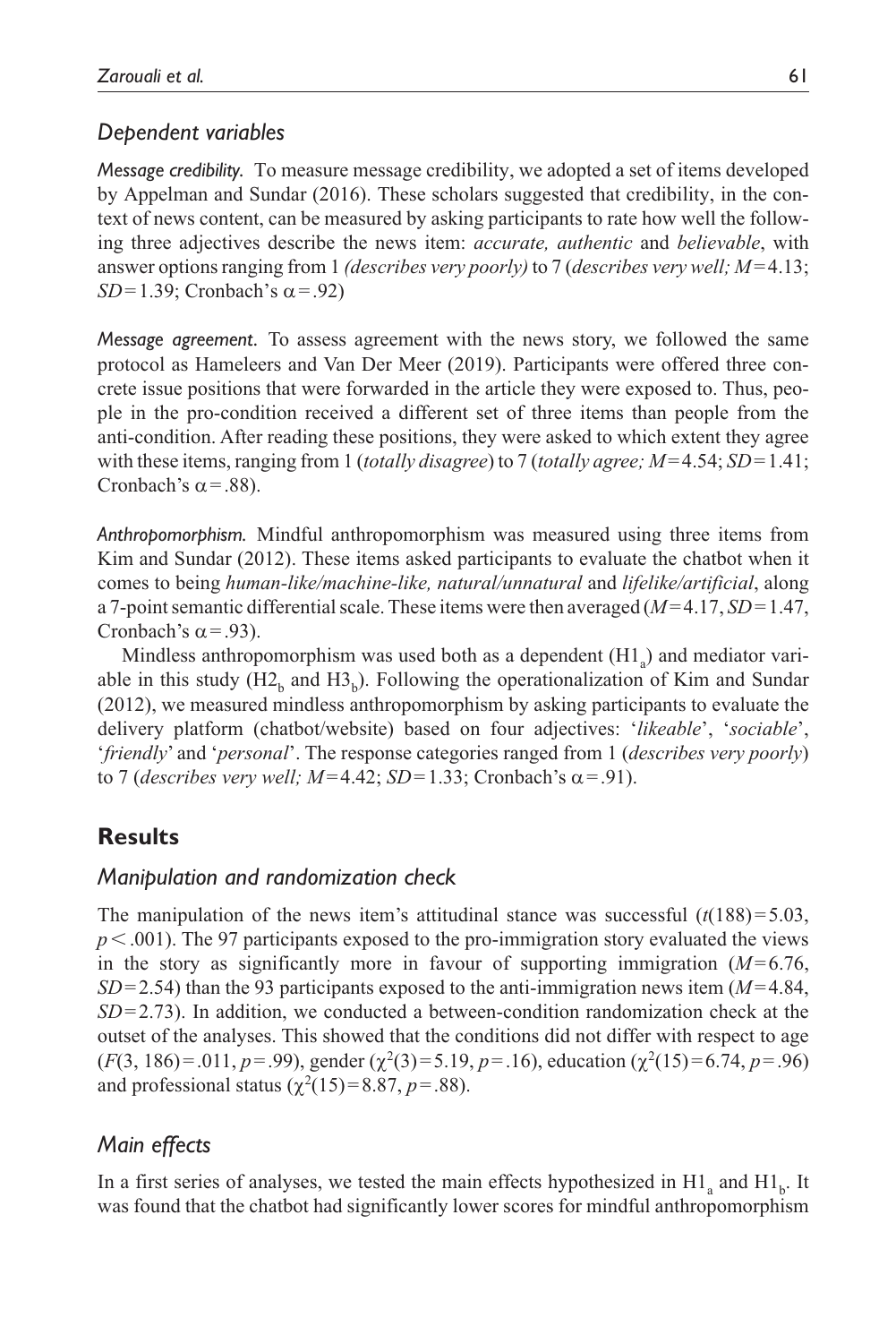(*M*=3.81, *SD*=1.47) compared with a website (*M*=4.49, *SD*=1.40; *F*(1, 188)=10.72, *p*<.001, Cohen's *d*=.48). When testing mindless anthropomorphism, an opposite pattern was found: the chatbot revealed higher scores (*M*=4.69, *SD*=1.06) for mindless anthropomorphism compared with the website  $(M=4.19.81, SD=1.50; F(1, 188)=6.89$ ,  $p < .001$ , Cohen's  $d = .38$ ). These results confirm  $H1_a$  and  $H1_b$ .

### *Moderation effects*

To test the interaction in  $H2_a$ , we conducted an analysis of variance with message delivery and message congruence as factors, and message agreement as a dependent variable. The two-way interaction was found to be significant  $(F(1, 186)=5.26, p<.05,$  Cohen's *d*=.34; Figure 2). We then investigated the simple main effects, and this revealed that online users agreed significantly more with a counter-attitudinal news story when it was provided by a chatbot (*M*=3.69), as compared with the same story displayed on a news website (*M*=4.30; *F*(1, 186)=6.24, *p* < .01, Cohen's *d*=.36). Thus, H2<sub>a</sub> was supported.

A similar result was found in testing  $H_3$ , where an analysis of variance revealed a significant interaction effect between message delivery and congruence on message credibility  $(F(1, 186)=4,32, p<.05$ , Cohen's  $d=.31$ ; Figure 2). More precisely, an analysis of the simple main effects showed that users perceived the incongruent news story provided by a chatbot (*M*=6.24) as more credible as compared with the same story provided by an online news website  $(M=5.46; F(1, 186)=8.66, p<.01$ , Cohen's  $d=.43$ ). H3<sub>a</sub> was, therefore, confirmed.

### *Moderated mediation analyses*

To test the mediating role of mindless anthropomorphism in these interaction effects, we used PROCESS to estimate conditional indirect effects (Model  $7 - 10,000$  bootstrap intervals – BC 95% confidence intervals; Hayes, 2013). With agreement as a dependent variable, results yielded a significant index of a moderated mediation model (*b*=.20, *SE*=.13; BC 95% CI (.017–.523)). More precisely, users that received an incongruent news item through the chatbot (and not those in the website condition) had an increase in perceived mindless anthropomorphism, which then positively influenced their agreement with that news item (*b*=.22, *SE*=.10; BC 95% CI (.060–.469)).

The same analyses were repeated for credibility as a dependent variable. The confidence interval of overall moderated mediation model did not include zero, indicating a significant model ( $b$ =.35,  $SE$ =.18; BC 95% CI (.047–.769)). The conditional indirect effect showed that *only* users that were provided an incongruent news item by a chatbot generated an increase in mindless anthropomorphism, which in turn lead to higher levels of message credibility  $(b=.38, SE=.13; BC 95% CI (.161-.676)).$  Altogether, these results support  $H2<sub>b</sub>$  and  $H3<sub>b</sub>$ .

### **General discussion**

This study investigated the extent to which people are more likely to accept opposing news content when it is provided by a chatbot when compared with a news website, as well as the extent to which the mode of delivery (chatbot vs news article) influences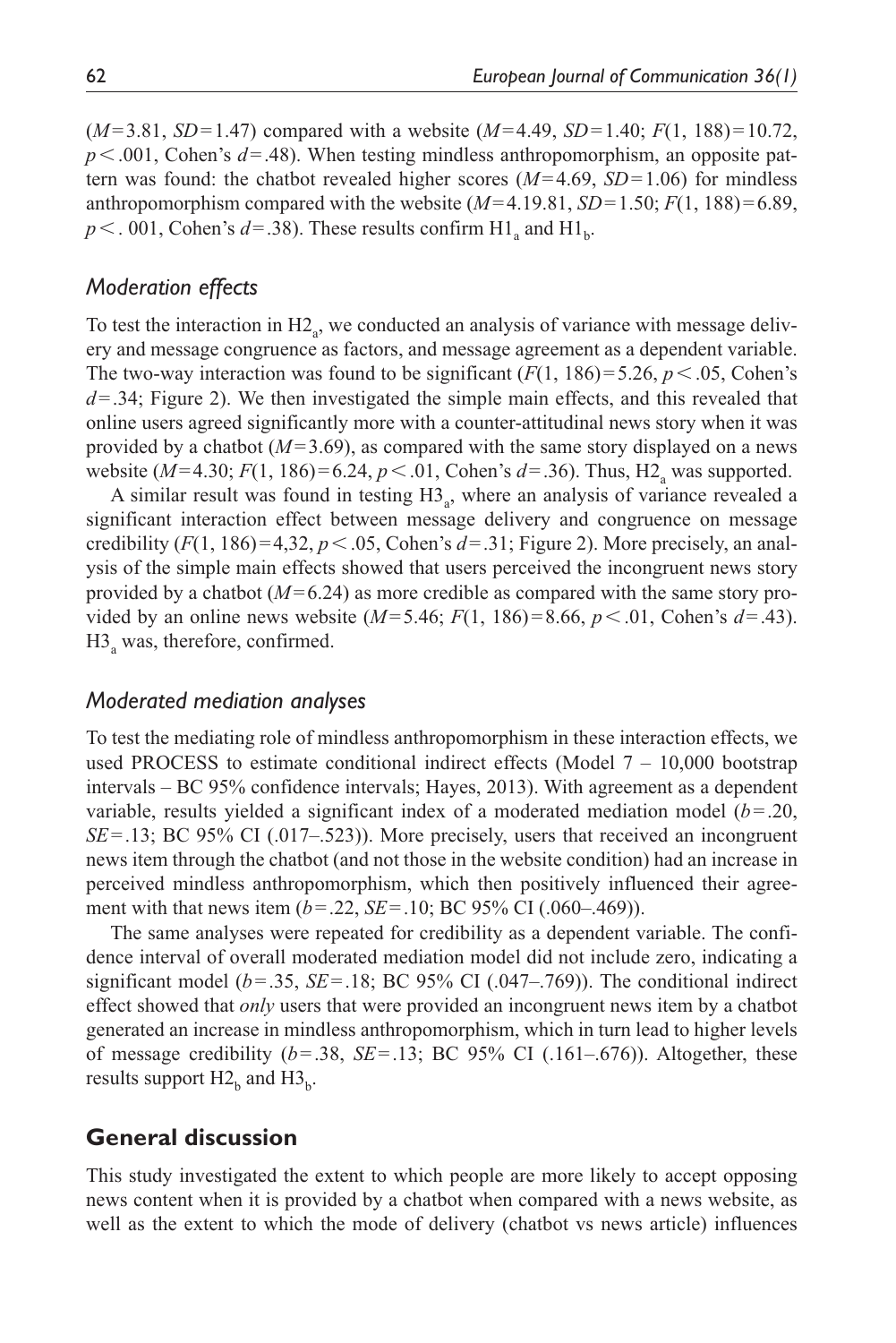credibility perceptions. In this respect, we found that participants tend to agree more to a news article containing opposing views on migration when it was delivered by a news chatbot, compared with an online website. At the same time, users also perceived these counter-attitudinal stories as more credible when provided by a chatbot. As an explaining mechanism, we found an influence of attributions of human-like characteristics on an implicit level (perceived mindless anthropomorphism) to the chatbot, which might increase agreement and credibility of a news story containing conflicting views. These results suggest that news chatbots can be interesting technology tools that help users to see both sides of an argument, to consider middle ground for discussion, and to reflect on their views. Hence, chatbots may contribute to a more informed public discourse and depolarization in our fragmented societies (Dingler et al., 2018).

From a theoretical perspective, our study contributes to the body of research using the CASA paradigm, and to how chatbots are perceived as human-like in a *mindful* or *mindless* way (Araujo, 2018; Kim and Sundar, 2012). In our results, we found that when people had to evaluate the chatbot in a mindful way (by directly asking them to evaluate the chatbot based on items such as 'human-like vs machine-like'), perceived anthropomorphism was lower compared with a website. However, when participants had to evaluate the chatbot in a mindless way (by indirectly asking them to rate the chatbot based on personality characteristics items, such as 'sociable', 'likeable' and 'friendly'), we found that they reported higher levels of perceived anthropomorphism compared with the website. This might indicate that on a conscious and thoughtful level, people somewhat deny that they treat chatbots as human-like (when thinking about it intentionally, they refuse to admit that they react socially to chatbots), whereas on a more implicit, less thoughtful level, they do attribute social and human-like features to chatbots to a much greater extent. Therefore, this supports the idea that people may not mindfully anthropomorphize technology, but they can do so mindlessly (Kim and Sundar, 2012).

Furthermore, this study takes work on CASA a step further by revealing that this mindless attribution of human-like characteristics to a chatbot even leads to agreeing more with counter-attitudinal information that is being presented by the chatbot. Also, the chatbot information is perceived as more credible than the website information. To our knowledge, this is the first study to show that chatbots, by virtue of their human-like and social qualities, are persuading people to a greater extent in agreeing to messages that are opposed to their own views and beliefs, and at the same time, make these messages more credible.

This study also contributes to the literature on selective exposure and political polarization. In our current media environment that is characterized by choice overload and an increased fragmentation (Andrejevic, 2013; Van Aelst et al., 2017), political polarization may be augmented by selective news exposure and avoidance of political information, resulting in confirmation biases (Hameleers and Van Der Meer, 2019; Stroud, 2010). A potential way to overcome this is to expose people to attitude-incongruent news content, which can lead to a decrease in partisan divides and polarization as citizens break out of their isolated information bubbles. In this respect, our findings that opposing news articles delivered through chatbots may lead to higher agreement and credibility levels may provide an interesting contribution. We argue that conversational agents may be considered as potential tools for decreasing societal polarization by offering people disconfirming news content, and potentially increasing their receptiveness towards attitude-incongruent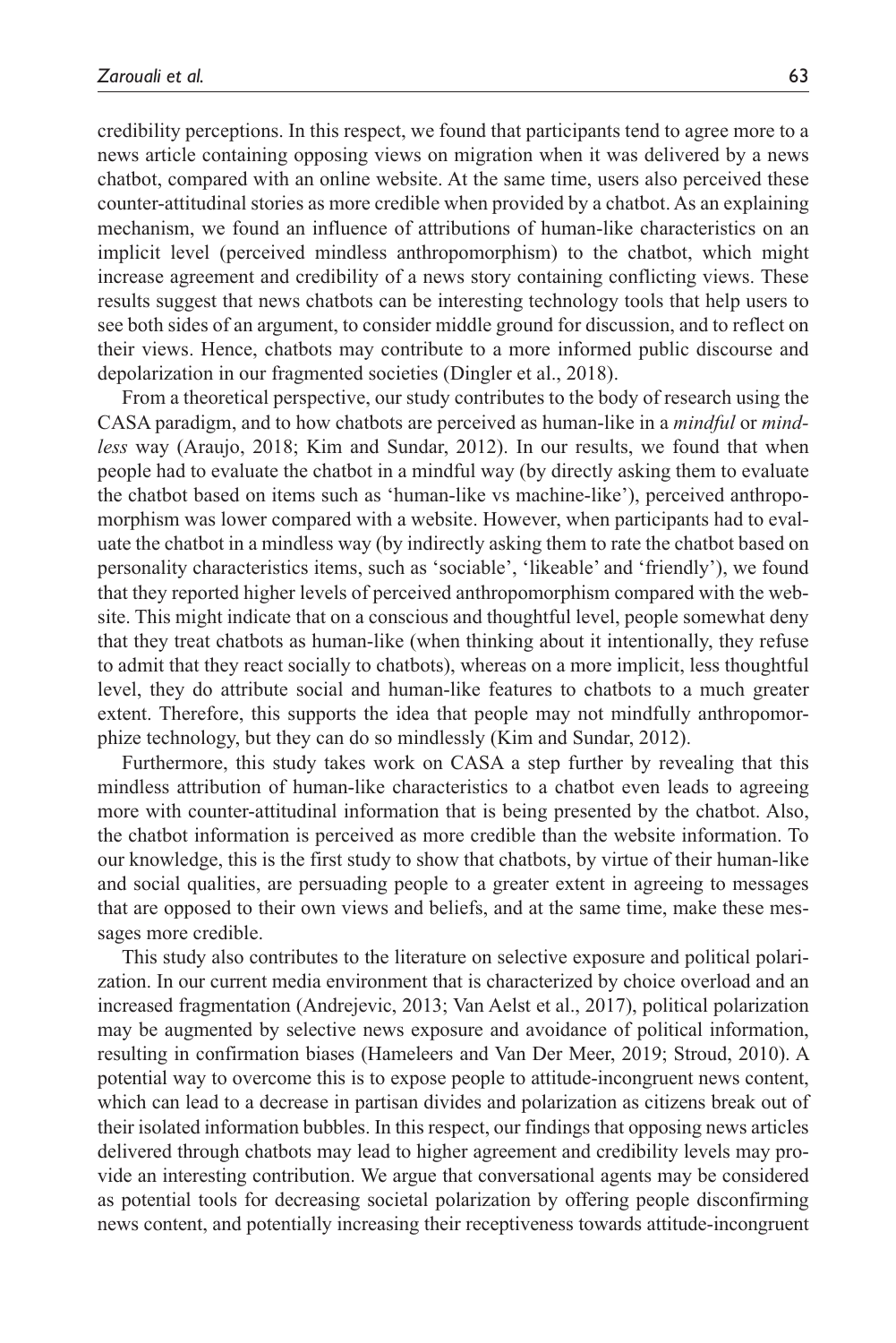news. Instead of automatically dismissing news content based on the simple fact that it opposes one's own beliefs, chatbots might succeed – by virtue of their perceived social features – in increasing a person's willingness to – at least – consider arguments for both sides of the issue, and reflect more upon disconfirming information. This highlights a potential to decrease selective exposure and make citizens better informed about different social and political phenomena.

This study has practical implications for news outlets. The concept of 'media diversity' is anchored in our ideas of a well-functioning democratic society. Having a plurality of voices and ideas in media content is essential for citizens to encounter different opinions and beliefs, self-reflect on their own viewpoints, and make informed choices about a variety of issues (Helberger, 2018; Valcke et al., 2015). In line with the present results, news chatbots could offer a persuasive and engaging channel for exercising the journalistic goal of offering citizens a wide range of opinions and perspectives, including counter-attitudinal ones. A relevant example of how this can be implemented in practice is the 'Angry Uncle Bot', a chatbot project from Smart Politics for *The New York Times*, launched in November 2019 (Tamerius, 2019). This chatbot allows people to hold a conversation with their (virtual) angry uncle that holds opposite political views. Based on this simulated chat, people are forced out of their comfort zone to try and understand why others hold different beliefs. The objective of the chatbot is to move people towards a state of mutual understanding with their politically opposite interlocutor. This example illustrates how media organizations can use chatbots as 'critical media technologies' that intend to invite citizens to reflect on their own views and acquire new ones, which could then contribute to a more informed public discourse (Dingler et al., 2018).

Finally, we discuss the limitations of the present study that could be addressed in future work. First, we used a chatbot that was simply programmed to deliver a news update to the end user. However, news media organizations are experimenting with a new generation of chatbots that move beyond this automated content delivery (Ford and Hutchinson, 2019). For instance, chatbots can personalize news content to each individual interlocutor, or allow users to ask real-time questions about complex articles and subsequently offer them additional information or clarifications (Diakopoulos, 2019; Veglis and Maniou, 2019). Although the present study is an important first step, we highly encourage future research to investigate the interplay between online users and these more 'intelligent' news chatbots.

Second, our study included a highly polarized political issue, that is, migration. Although we argue that the effects found in this study are particularly important in cases when chatbots are used for delivering highly disputed content that raises tensions in the respective societies, we also think that it might be interesting (for the sake of empirical robustness) to test news chatbot effects in relation to other divisive topics (e.g., climate), or alternatively, topics that are not divisive at all.

Third, as a single-shot experiment, this study included only one interaction with the chatbot. However, it is very likely that people's interactions with chatbots will change over time, after repeated engagements (i.e., because of relationship dynamics; Guzman and Lewis, 2019). Nowadays, it is possible to conduct longitudinal studies with chatbots to account for these possible changes over time (see CART;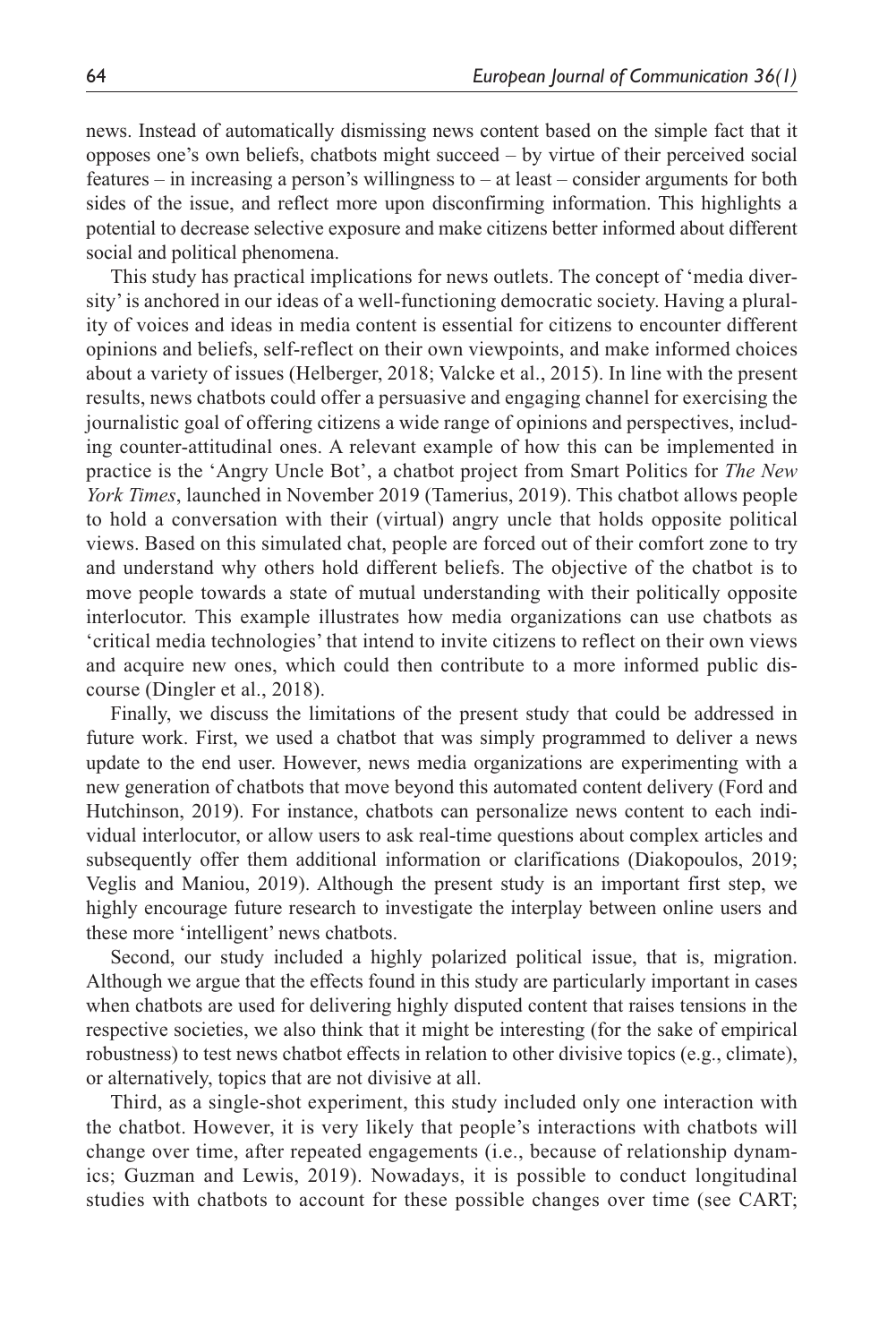Araujo, 2020). Therefore, it would be interesting to see whether the current results will strengthen, weaken or hold when participants are being delivered chatbot news updates more than once.

#### **Declaration of conflicting interests**

The author(s) declared no potential conflicts of interest with respect to the research, authorship and/or publication of this article.

#### **Funding**

The author(s) disclosed receipt of the following financial support for the research, authorship and/ or publication of this article: This work was funded by the Research Priority Area 'Personalised Communication' from the University of Amsterdam.

#### **ORCID iDs**

Brahim Zarouali **D** <https://orcid.org/0000-0003-1042-4635> Theo Araujo **D** <https://orcid.org/0000-0002-4633-9339>

#### **Supplemental material**

Supplemental material for this article is available online.

#### **References**

- Andrejevic M (2013) *Infoglut: How Too Much Information Is Changing the Way We Think and Know*. New York: Routledge.
- Appelman A and Sundar SS (2016) Measuring message credibility: Construction and validation of an exclusive scale. *Journalism & Mass Communication Quarterly* 93(1): 59–79.
- Araujo T (2018) Living up to the chatbot hype: The influence of anthropomorphic design cues and communicative agency framing on conversational agent and company perceptions. *Computers in Human Behavior* 85: 183–189.
- Araujo T (2020) Conversational agent research toolkit: An alternative for creating and managing chatbots for experimental research. *Computational Communication Research* 2. Available at: <https://computationalcommunication.org/ccr/article/view/9>.
- Babaei M, Kulshrestha J, Chakraborty A, et al. (2018) Purple feed: Identifying high consensus news posts on social media. In: *Proceedings of the 2018 AAAI/ACM conference on AI, ethics, and society*, New Orleans, LA, 27 December, pp. 10–16. New York: ACM.
- Bail CA, Argyle LP, Brown TW, et al. (2018) Exposure to opposing views on social media can increase political polarization. *Proceedings of the National Academy of Sciences of the United States of America* 115(37): 9216–9221.

BBC News Labs (2019) Bots. Available at: [https://bbcnewslabs.co.uk/projects/bots/.](https://bbcnewslabs.co.uk/projects/bots/)

- Chaves AP, and Gerosa MA (2019) How should my chatbot interact? *A survey on human-chatbot interaction design*. ArXiv:1904.02743 [Cs].<http://arxiv.org/abs/1904.02743>
- Corti K and Gillespie A (2016) Co-constructing intersubjectivity with artificial conversational agents: People are more likely to initiate repairs of misunderstandings with agents represented as human. *Computers in Human Behavior* 58: 431–442.

Dale R (2016) The return of the chatbots. *Natural Language Engineering* 22(5): 811–817.

Diakopoulos N (2019) *Automating the News: How Algorithms Are Rewriting the Media*. Cambridge, MA: Harvard University Press.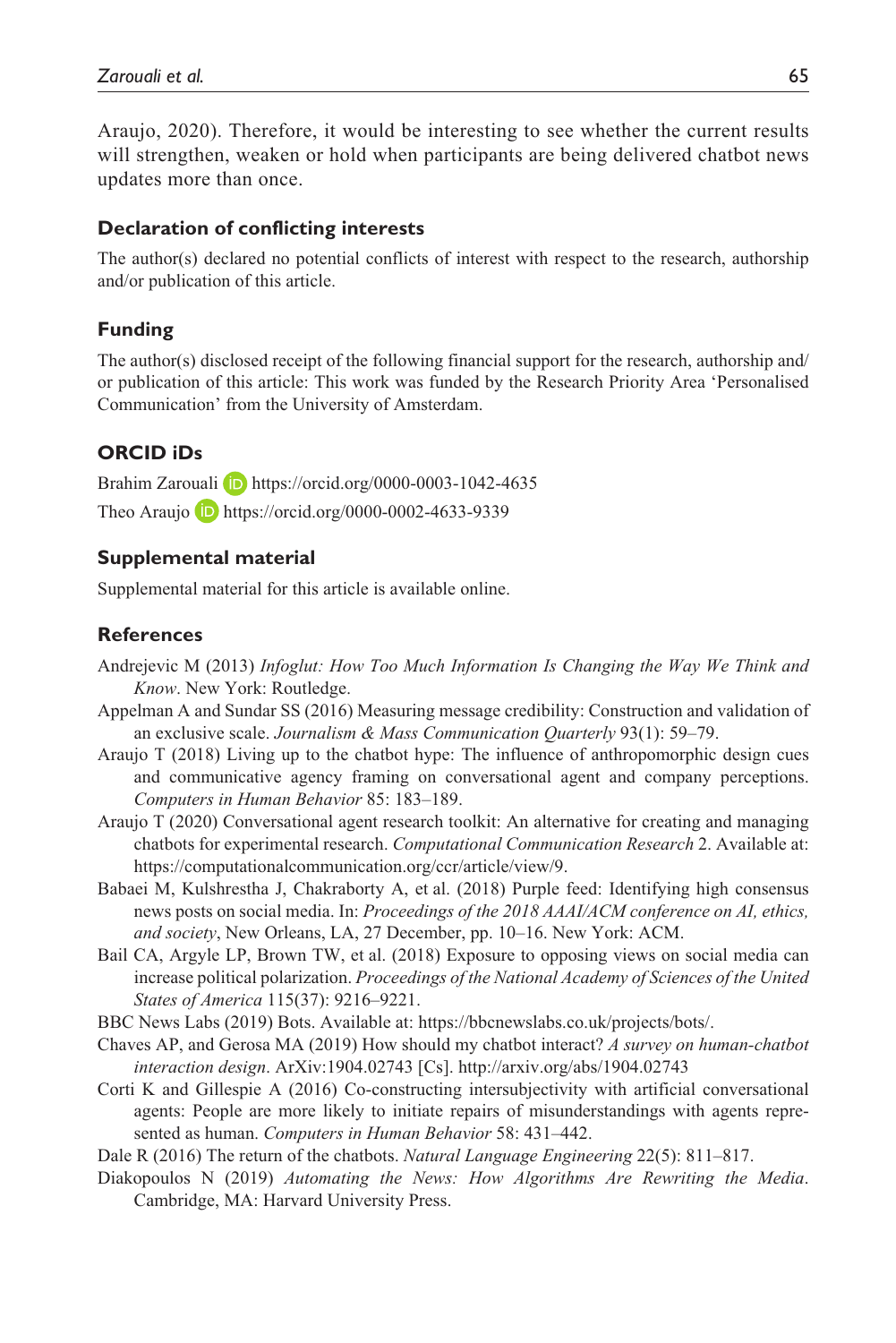- Dingler T, Choudhury A and Kostakos V (2018) Biased bots: Conversational agents to overcome polarization. In: *Proceedings of the 2018 ACM international joint conference and 2018 international symposium on pervasive and ubiquitous computing and wearable computers*, Singapore, 8 October, pp. 1664–1668. New York: ACM.
- Druckman JN (2001) The implications of framing effects for citizen competence. *Political Behavior* 23(3): 225–256.
- Eberl J.-M, Meltzer CE, Heidenreich T, Herrero B, Theorin N, Lind F, Berganza R, Boomgaarden HG, Schemer C, and Strömbäck J (2018) The European media discourse on immigration and its effects: A literature review. *Annals of the International Communication Association* 42(3): 207–223. <https://doi.org/10.1080/23808985.2018.1497452>
- Edwards C, Edwards A, Spence PR, et al. (2014) Is that a bot running the social media feed? Testing the differences in perceptions of communication quality for a human agent and a bot agent on Twitter. *Computers in Human Behavior* 33: 372–376.
- Epley N, Waytz A and Cacioppo JT (2007) On seeing human: A three-factor theory of anthropomorphism. *Psychological Review* 114(4): 864–886.
- Flanagin A and Metzger MJ (2014) Digital media and perceptions of source credibility in political communication. In: Kenski K and Hall-Jamieson K (eds) *The Oxford Handbook of Political Communication*. Oxford: Oxford University Press, pp. 417–436.
- Flaxman S, Goel S and Rao JM (2016) Filter bubbles, echo chambers, and online news consumption. *Public Opinion Quarterly* 80(S1): 298–320.
- Ford H and Hutchinson J (2019) Newsbots that mediate journalist and audience relationships. *Digital Journalism* 7: 1013–1031.
- Freling TH, Vincent LH and Henard DH (2014) When not to accentuate the positive: Re-examining valence effects in attribute framing. *Organizational Behavior and Human Decision Processes* 124(2): 95–109.
- Gentzkow M and Shapiro JM (2011) Ideological segregation online and offline. *The Quarterly Journal of Economics* 126(4): 1799–1839.
- Go E and Sundar SS (2019) Humanizing chatbots: The effects of visual, identity and conversational cues on humanness perceptions. *Computers in Human Behavior* 97: 304–316.
- Graefe A, Haim M, Haarmann B, et al. (2018) Readers' perception of computer-generated news: Credibility, expertise, and readability. *Journalism* 19(5): 595–610.
- Guzman AL and Lewis SC (2019) Artificial intelligence and communication: A human–machine communication research agenda. *New Media & Society* 22: 70–86.
- Hameleers M and Van Der Meer TGLA (2019) Misinformation and polarization in a high-choice media environment: How effective are political fact-checkers? *Communication Research* 47: 227–250.
- Hart PS, Feldman L, Leiserowitz A, et al. (2015) Extending the impacts of hostile media perceptions: Influences on discussion and opinion polarization in the context of climate change. *Science Communication* 37(4): 506–532.
- Hayes AF (2013) *Introduction to Mediation, Moderation, and Conditional Process Analysis: A Regression-Based Approach*. New York: Guilford Press.
- Helberger N (2018) Challenging diversity Social media platforms and a new conception of media diversity. In: Moore M and Tambini D (eds) *Digital Dominance: The Power of Google, Amazon, Facebook, and Apple*. New York: Oxford University Press, pp. 153–175.
- Hertz N and Wiese E (2016) Influence of agent type and task ambiguity on conformity in social decision making. *Proceedings of the Human Factors and Ergonomics Society Annual Meeting* 60(1): 313–317.
- Hertz N and Wiese E (2018) Under pressure: Examining social conformity with computer and robot groups. *Human Factors* 60(8): 1207–1218.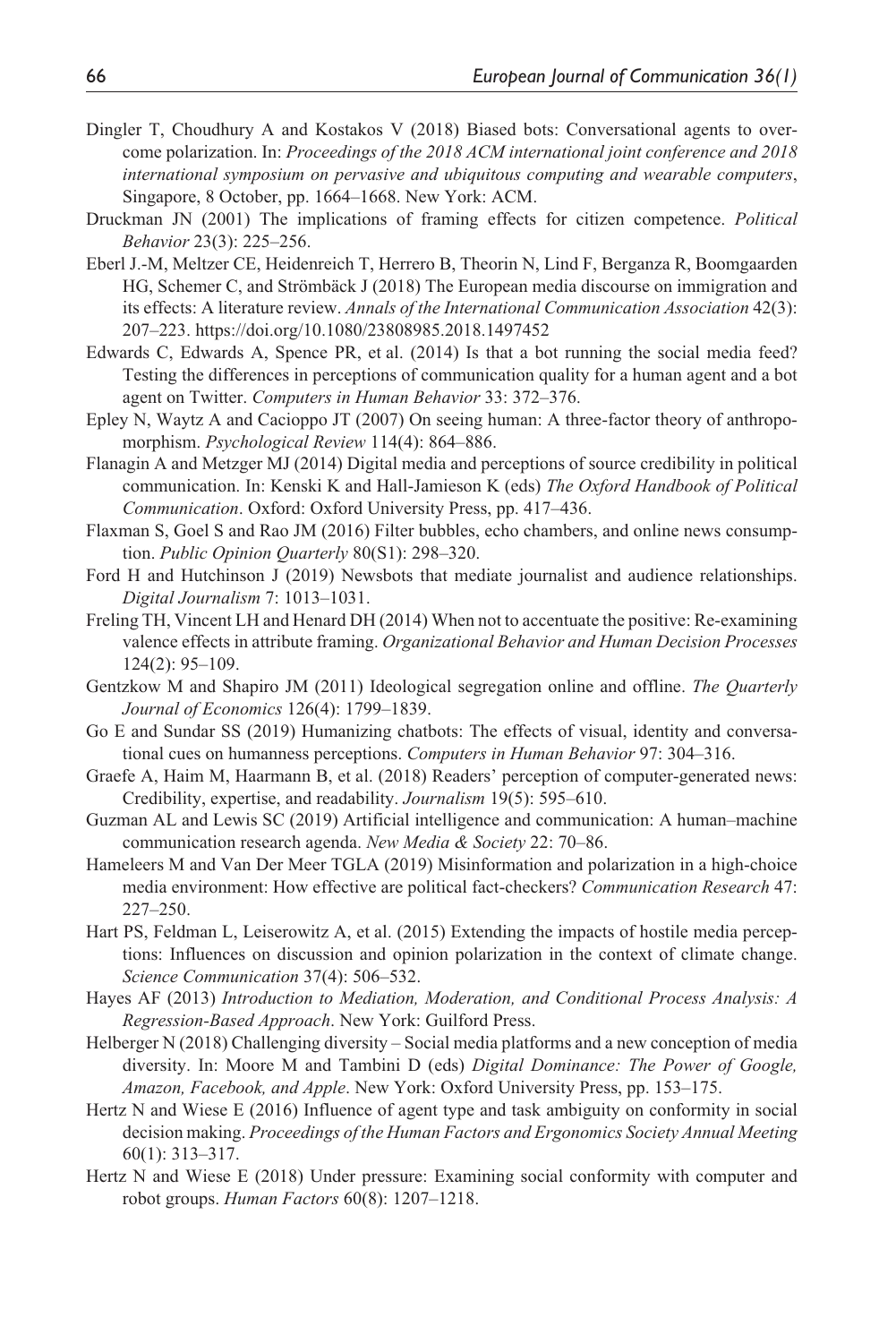- Ho A, Hancock J and Miner AS (2018) Psychological, relational, and emotional effects of selfdisclosure after conversations with a chatbot. *Journal of Communication* 68(4): 712–733.
- Jones B and Jones R (2019) Public service chatbots: Automating conversation with BBC News. *Digital Journalism* 7: 1032–1053.
- Kahan DM, Braman D, Cohen GL, et al. (2010) Who fears the HPV vaccine, who doesn't, and why? An experimental study of the mechanisms of cultural cognition. *Law and Human Behavior* 34(6): 501–516.
- Kim Y and Sundar SS (2012) Anthropomorphism of computers: Is it mindful or mindless? *Computers in Human Behavior* 28(1): 241–250.
- Messing S and Westwood SJ (2014) Selective exposure in the age of social media: Endorsements trump partisan source affiliation when selecting news online. *Communication Research* 41(8): 1042–1063.
- Metzger MJ, Flanagin AJ, Eyal K, et al. (2003) Credibility for the 21st century: Integrating perspectives on source, message, and media credibility in the contemporary media environment. In: Kalbfleisch PJ (ed.) *Communication Yearbook 27*. Mahwah, NJ: Lawrence Erlbaum, pp. 293–335.
- Metzger MJ, Hartsell EH and Flanagin AJ (2015) Cognitive dissonance or credibility? A comparison of two theoretical explanations for selective exposure to partisan news. *Communication Research* 47: 3–28.
- Moon Y and Nass C (1998) Are computers scapegoats? Attributions of responsibility in humancomputer interaction. *International Journal of Human-Computer Studies* 49(1): 79–94.
- Mutz DC (2002) Cross-cutting social networks: Testing democratic theory in practice. *American Political Science Review* 96(1): 111–126.
- Nass C and Moon Y (2000) Machines and mindlessness: Social responses to computers. *Journal of Social Issues* 56(1): 81–103.
- Nass C and Steuer J (1993) Voices, boxes, and sources of messages: Computers and social actors. *Human Communication Research* 19(4): 504–527.
- Nass C, Moon Y, Fogg BJ, et al. (1995) Can computer personalities be human personalities? In: *Proceedings of the conference companion on human factors in computing systems – CHI '95*, pp. 228–229. Available at:<https://dl.acm.org/doi/10.1145/223355.223538>.
- Pariser E (2011) *The Filter Bubble: What the Internet Is Hiding from You*. London: Penguin Books.
- Reeves B and Nass C (1996) *How People Treat Computers, Television, and New Media Like Real People and Places*. Cambridge: CSLI Publications; Cambridge University Press.
- Sah YJ and Peng W (2015) Effects of visual and linguistic anthropomorphic cues on social perception, self-awareness, and information disclosure in a health website. *Computers in Human Behavior* 45: 392–401.
- Stroud NJ (2010) Polarization and partisan selective exposure. *Journal of Communication* 60(3): 556–576.
- Sunstein C (2017) *#Republic: Divided Democracy in the Age of Social Media*. Princeton, NJ: Princeton University Press.
- Tamerius K (2019) Opinion: How to have a conversation with your angry uncle over the holidays. *The New York Times*, 18 November. Available at: [https://www.nytimes.com/interac](https://www.nytimes.com/interactive/2018/11/18/opinion/thanksgiving-family-argue-chat-bot.html)[tive/2018/11/18/opinion/thanksgiving-family-argue-chat-bot.html.](https://www.nytimes.com/interactive/2018/11/18/opinion/thanksgiving-family-argue-chat-bot.html)
- Tversky A and Kahneman D (1981) The framing of decisions and the psychology of choice. *Science* 211(4481): 453–458.
- Valcke P, Sükösd M and Picard RG (eds) (2015) *Media Pluralism and Diversity: Concepts, Risks and Global Trends*. New York: Palgrave Macmillan.
- Van Aelst P, Strömbäck J, Aalberg T, et al. (2017) Political communication in a high-choice media environment: A challenge for democracy? *Annals of the International Communication Association* 41(1): 3–27.